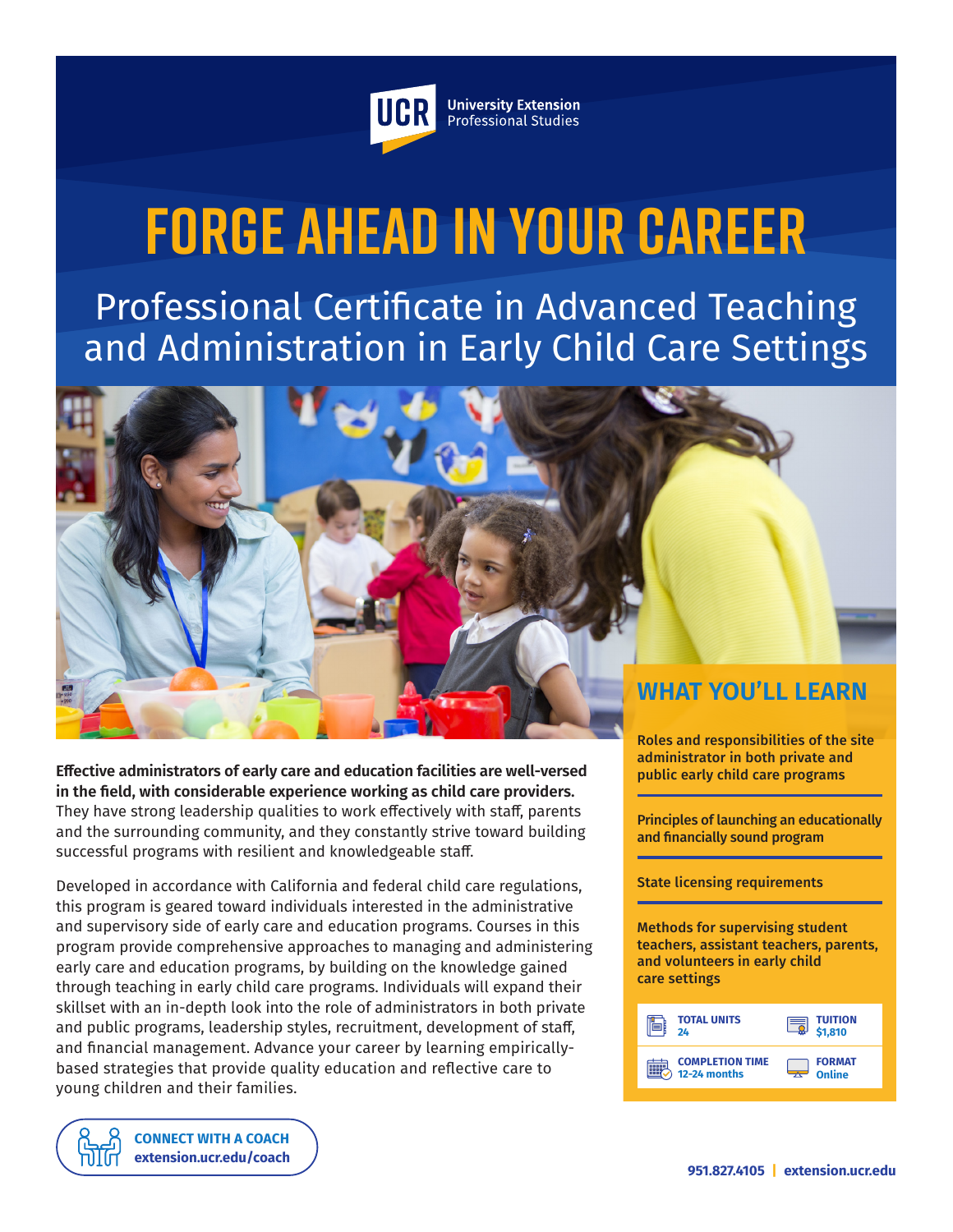

**TOTAL UNITS 24**

**HILL** 

**TUITION \$1,810**

**951.827.4105 | [extension.ucr.edu](http://extension.ucr.edu)**

**FORMAT Online**

# **Professional Certificate in Advanced Teaching and Administration in Early Child Care Settings**

## **BENEFITS OF EARNING A CERTIFICATE**

There are several reasons why, Bachelor's degree in hand, you might be considering continuing your studies. An upgraded education section on your resume can open the door to a new career, or, if you're already working, lead to a promotion and a higher salary. While you're working, going back to school is an excellent way to stay current in rapidly changing fields, or, if you've been away from the workforce for a while, to quickly get caught up in the latest trends, concepts, and advances.

While there are as many paths to follow, as there are reasons to follow them when approaching continuing education, there is enormous value in terms of time, financial investment, and personal flexibility while gaining practical training from working professionals in your industry that extends beyond the theory of the classroom and into the real world.

**Pay per individual course**

as you register.

## **PAY AS YOU GO**



**[CONNECT WITH A COACH](https://extension.ucr.edu/studentresources/studentsuccesscoaches/studentsuccesscoaches) [extension.ucr.edu/coach](http://extension.ucr.edu/coach)**

#### **KEY BENEFITS INCLUDE:**

- UC quality curriculum
- Professional endorsements
- Schedule flexibility
- Variety of courses and programs
- Instruction from professional leaders in the industry

AVERAGE COURSE TUITION **\$300-350** PER (4.5 UNIT) COURSE

*\*Learn more about [tuition assistance](https://extension.ucr.edu/helpcenterstudentresources/financialandtuitionassistance).*

### **CAREER INFORMATION**